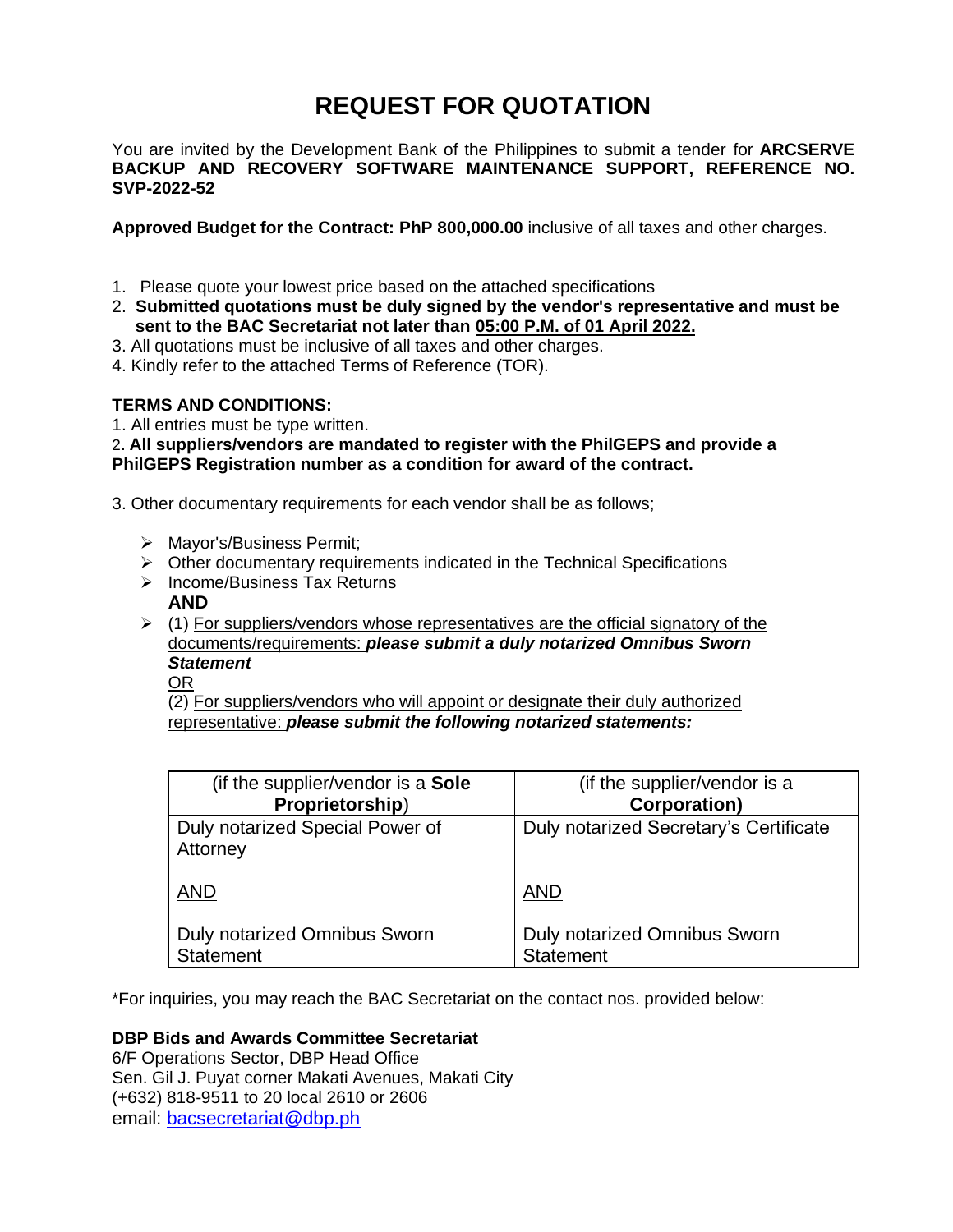## Arcserve Backup and Recovery Software Maintenance Support

## **TECHNICAL SPECIFICATIONS**

#### I. BACKGROUND

The Arcserve Backup and Recovery is the backup software that automates backing up of data of the critical application systems of the Bank. It automates the daily schedule backup process using the ADIC Scalar i500 (hardware component). The software is also used to restore the database of the said systems at our Disaster Recovery (DR) Site.

### **II. PERIOD COVERAGE**

The software maintenance support shall cover one (1) year commencing upon receipt of the Notice to Proceed (NTP).

## III. VENDOR REQUIREMENTS

- 1. BAC Documentary Requirements in compliance to the Government Procurement Law as per latest Revised Implementing Rules and Regulations (IRR) of Republic Act (RA) No. 9184 under Section 53.9:
	- a. Valid and Current PhilGEPS Registration/Certificate
	- b. 2022 Business or Mayor's Permit
	- c. Updated and Notarized Omnibus Swom Statement
	- d. Updated and Notarized Secretary's Certificate
	- e. Updated Letter or Certificate that the vendor is an Arcserve authorized partner for Arcserve products and services issued by the Principal.
- 2. Vendor must open/maintain a Savings Deposit Account with DBP where payments shall be credited within fifteen (15) calendar days from issuance of Notice of Award (NOA).
- 3. Vendor must provide list of at least two (2) technical engineers to be assigned for DBP.
- 4. Vendor must issue the Certificate of Maintenance Coverage for the duration of the period as provided under Section 2

## IV. SOFTWARE MAINTENANCE AND SUPPORT INCLUSIONS

- 1-year support for any inquiries or problems concerning the software
- . Notification on software updates and assistance on the installation.
- · Availability:
	- Mondays to Sundays
	- 24 x 7 technical support: Response time of 4 hours and resolution time within 24 hours.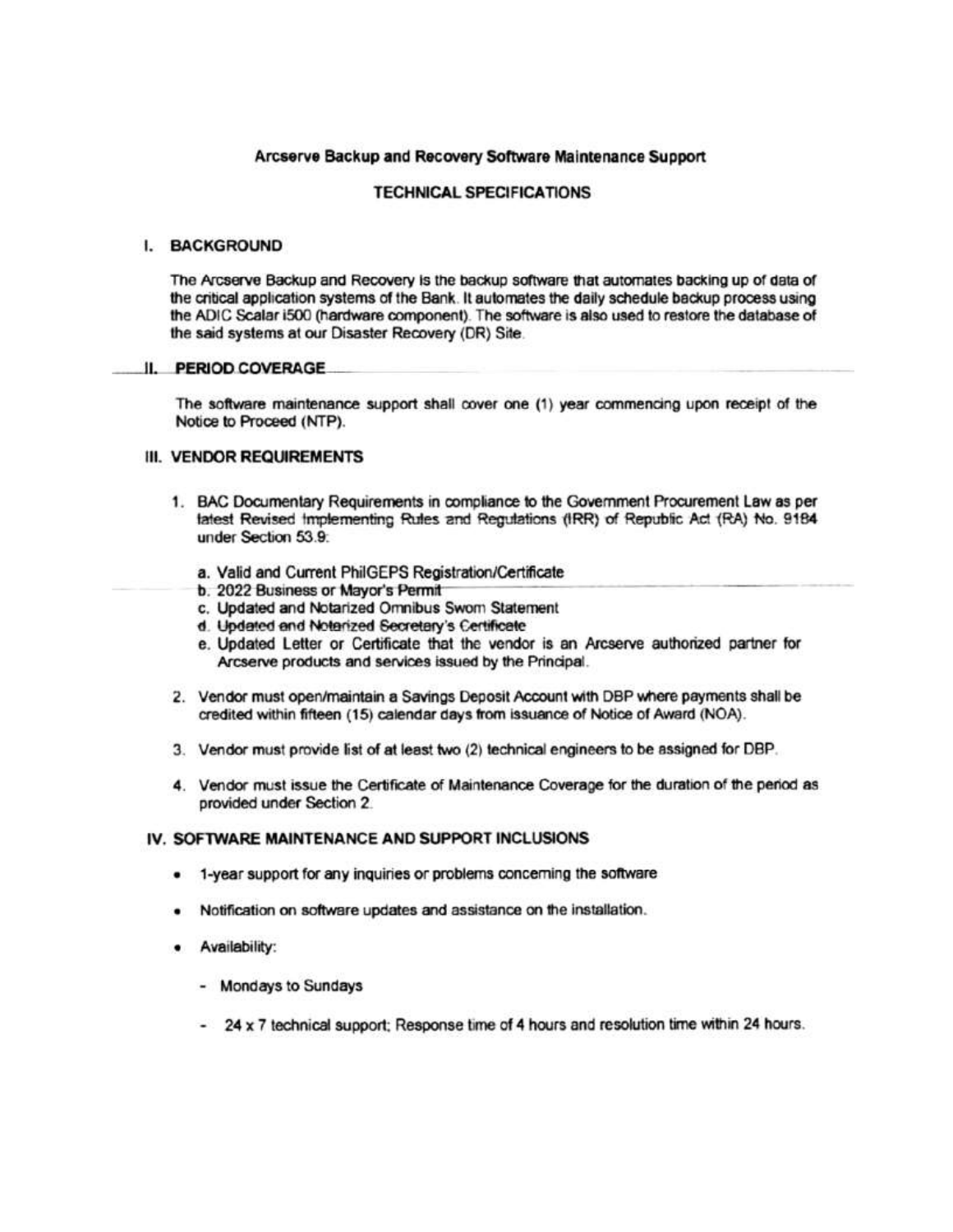## Arcserve Backup and Recovery Software Maintenance Support **Technical Specifications**

## **V. APPROVED BUDGET**

The Approved Budget for the Contract (ABC) is P800,000.00, inclusive of all applicable taxes.

## **VI. PAYMENT**

DBP shall pay the corresponding contract price to the Vendor via credit to its deposit account within Fifteen (15) calendar days from receipt of the Vendor's official receipt and the issuance by DBP of the Certificate of Acceptance, as well as the submission of the documentary requirements as enumerated under this Technical Specifications, if any, subject to the usual government audit/accounting/procurement policies, provided the Vendor has generated a positive performance assessment to be conducted by DBP in accordance with established metrics.

## **VII. PERFORMANCE BOND**

The vendor is required to submit a performance security in any of the following forms and percentages:

| Form of Performance Security                                                                                                                                                                                                          | Minimum %<br>of Contract<br>Price |  |
|---------------------------------------------------------------------------------------------------------------------------------------------------------------------------------------------------------------------------------------|-----------------------------------|--|
| Cash, cashier's/manager's check issued by a Universal or<br><b>Commercial Bank</b>                                                                                                                                                    |                                   |  |
| Bank draft/guarantee or irrevocable letter of credit issued by a<br>Universal or Commercial Bank; provided, however, that it shall<br>be confirmed or authenticated by a Universal or Commercial<br>Bank, if issued by a Foreign Bank | Five percent<br>(5%)              |  |
| Surety Bond callable upon demand issued by a surety or<br>insurance company together with certificate issued by Insurance<br>Commission certifying the surety or insurance company is<br>authorized to issue such surety bond         | Thirty percent<br>(30%)           |  |

The Performance Security shall be effective for one (1) year upon receipt of the Notice to Proceed (NTP) and will only be released after the lapse of the contract period. In the event of any extension of the term of this Agreement, the Performance Security shall be renewed accordingly subject to the contract price of the extension.

## VIII. NON-DISCLOSURE CONDITION

The vendor shall strictly adhere to the confidentiality agreement with the Bank. Information about DBP and its operation in this document is considered proprietary and confidential and must be treated as such by the recipients of this Technical Specifications. In the same manner, the responses to the Technical Specification which shall be specified as confidential shall not be disclosed to any third party.

- 1. Each party agrees to hold and maintain confidential all materials and information which shall come into its possession or knowledge in connection with the project or its performance, and not to make use hereof other than for the purpose of this project.
- 2. After completion of the project, all materials, data, proprietary information and other related documents provided to the winning vendor and which are hereby deemed owned by DBP shall be returned to DBP.